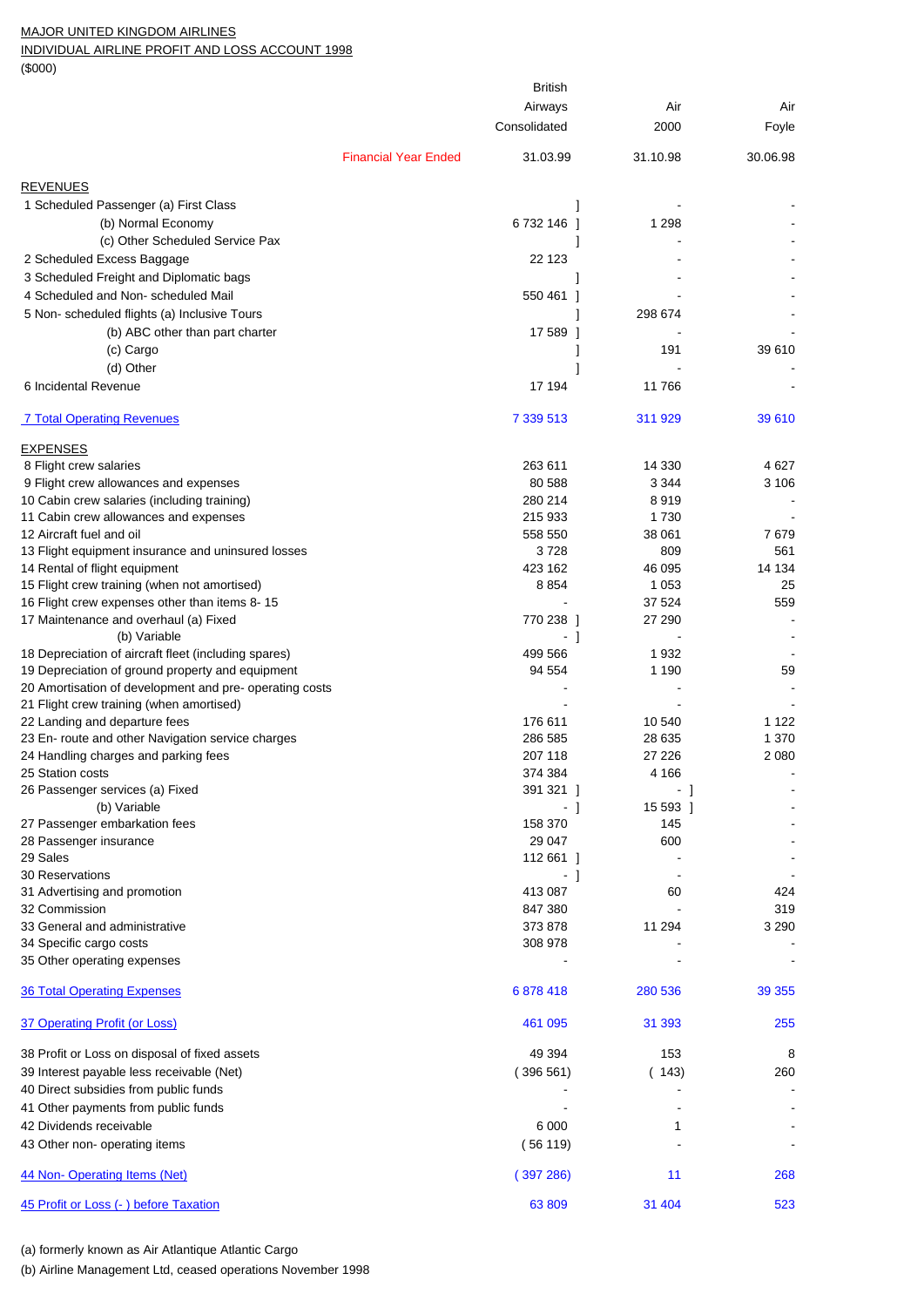Table 2.6

| Air Foyle                | Airline        | Airtours      |                        |                |                              | <b>British</b>        |
|--------------------------|----------------|---------------|------------------------|----------------|------------------------------|-----------------------|
| Charter                  | Management     | International | Airworld               | Atlantic       | <b>Britannia</b>             | Mediterranean         |
| Airlines Ltd             | Ltd            | Airways Ltd   | Aviation               | Airways(a)     | Airways                      | Airways               |
|                          | (D)            |               |                        |                |                              |                       |
| 30.06.98                 | 31.03.99       | 30.09.98      | 31.12.98               | 31.12.98       | 31.12.98                     | 31.03.99              |
|                          |                |               |                        |                |                              | 13 682                |
|                          |                |               |                        |                |                              | 23 7 33               |
|                          |                |               |                        |                |                              | ÷,                    |
|                          |                |               |                        |                |                              | 559                   |
|                          |                |               |                        |                |                              | 326                   |
|                          |                |               |                        |                |                              | $\sim$                |
|                          |                | 463 967       | 115258                 | $-1$           | 684 526                      |                       |
|                          |                |               | ۰                      | $-1$           |                              |                       |
|                          |                | 3 4 0 1       | 19                     | 16 396 ]       |                              |                       |
| 2019                     |                | 328           | 190                    |                |                              |                       |
|                          | 34 813         | 1 1 0 7       | -                      | $-1$<br>4680   | 46 666                       | 920                   |
|                          |                |               |                        |                |                              |                       |
| 2019                     | 34 813         | 468 803       | 115 467                | 21 0 76        | 731 192                      | 39 2 20               |
|                          |                |               |                        |                |                              |                       |
| 135                      | 7510           | 15 212 ]      | 4466                   | 2 1 3 2        | 36 909                       | 2 0 8 2               |
| $\overline{\phantom{a}}$ |                |               | 977                    | 1 1 6 2        | 22 751                       | 447                   |
|                          | 3 4 9 6        | 678 ]         | 2027                   | $\blacksquare$ | 22 159                       | 1 2 6 2               |
|                          |                | 1             | 172                    | $\overline{a}$ | $\blacksquare$               | 1 3 3 8               |
|                          |                | 69 061        | 11622                  | 1 3 6 0        | 64 539                       | 3 2 2 9               |
|                          |                | 2 0 9 8       | 330                    | 464            | 725                          | 135                   |
|                          | 3783           | 77 156        | 29097                  |                | 145 403                      | 6791                  |
| 57                       |                | 2 3 9 3       | 687                    |                | 3 3 3 0                      | 232                   |
| 1 1 3 3                  | 1 1 7 7        | 1 4 8 4       | 1 5 5 3                |                | 6 198                        | 645                   |
|                          | ÷,             | 37 462 ]      | 5 0 1 0                |                | 11 262                       | 973                   |
|                          | 11 964         | 1             | 4495                   | 5 1 6 1        | 34 793                       | 3568                  |
|                          |                | 3 9 2 0       | 127                    | 162            | 7 3 4 9                      | 95                    |
|                          |                |               | 70                     | $\overline{a}$ | 7 4 9 2                      | 95                    |
|                          |                |               | $\blacksquare$         |                |                              | 387                   |
| 111                      |                | 19 001        | $\blacksquare$<br>3137 |                | 26 540                       | $\blacksquare$<br>934 |
| 20                       | 56             | 40 271        | 8916                   | 459            | 46 523                       | 2822                  |
| 106                      | 1 377          | 37 526        | 11004                  | 1 1 3 7        | 47 057                       | 3746                  |
|                          |                |               | 363                    |                |                              | 512                   |
|                          |                |               | 6889                   |                |                              | $\overline{4}$        |
|                          | 3717           | 27 932 ]      | 18182                  |                | 40 936                       | 3415                  |
|                          |                | 78 885        | 406                    |                | 114 993                      | 587                   |
|                          |                |               | $\blacksquare$         |                | 2 1 0 2                      | 38                    |
|                          |                |               |                        |                | $\qquad \qquad \blacksquare$ | 66                    |
|                          |                |               |                        |                |                              | 497                   |
| 1                        |                | 129           | 98                     |                | 10 367                       | 454                   |
|                          | 815            | $\sim 100$    | $\blacksquare$         |                |                              | $\sim 100$            |
| 647                      | 965            | 13 2 30       | 4014                   |                | 42 006                       | 3 3 7 4               |
|                          | $\blacksquare$ | 1 1 7 4       | $\sim$ 100 $\pm$       |                | 2 2 3 5                      | $\sim$ $-$            |
|                          |                | 39            | $-994$                 | 8 1 3 5        |                              | 36                    |
| 2 2 1 0                  | 34 860         | 427 651       | 112 648                | 20 172         | 695 669                      | 37 764                |
| (191)                    | (47)           | 41 152        | 2819                   | 904            | 35 5 23                      | 1 4 5 6               |
| $\sim$ $-$               | $\blacksquare$ | 48            |                        | $\overline{2}$ | (1242)                       | $\sim$ $-$            |
| 27                       | 63             | 5 1 2 1       |                        | (28)           | 10 475                       | 161                   |
|                          |                |               |                        |                |                              |                       |
|                          |                |               |                        |                |                              |                       |
|                          |                |               |                        |                |                              | (3)                   |
|                          |                |               |                        |                | 3715                         | $\blacksquare$        |
|                          |                |               |                        |                |                              |                       |
| 27                       | 63             | 5 1 6 9       | $\mathbf 0$            | (26)           | 12 948                       | 158                   |
| (164)                    | 16             | 46 321        | 2819                   | 878            | 48 471                       | 1614                  |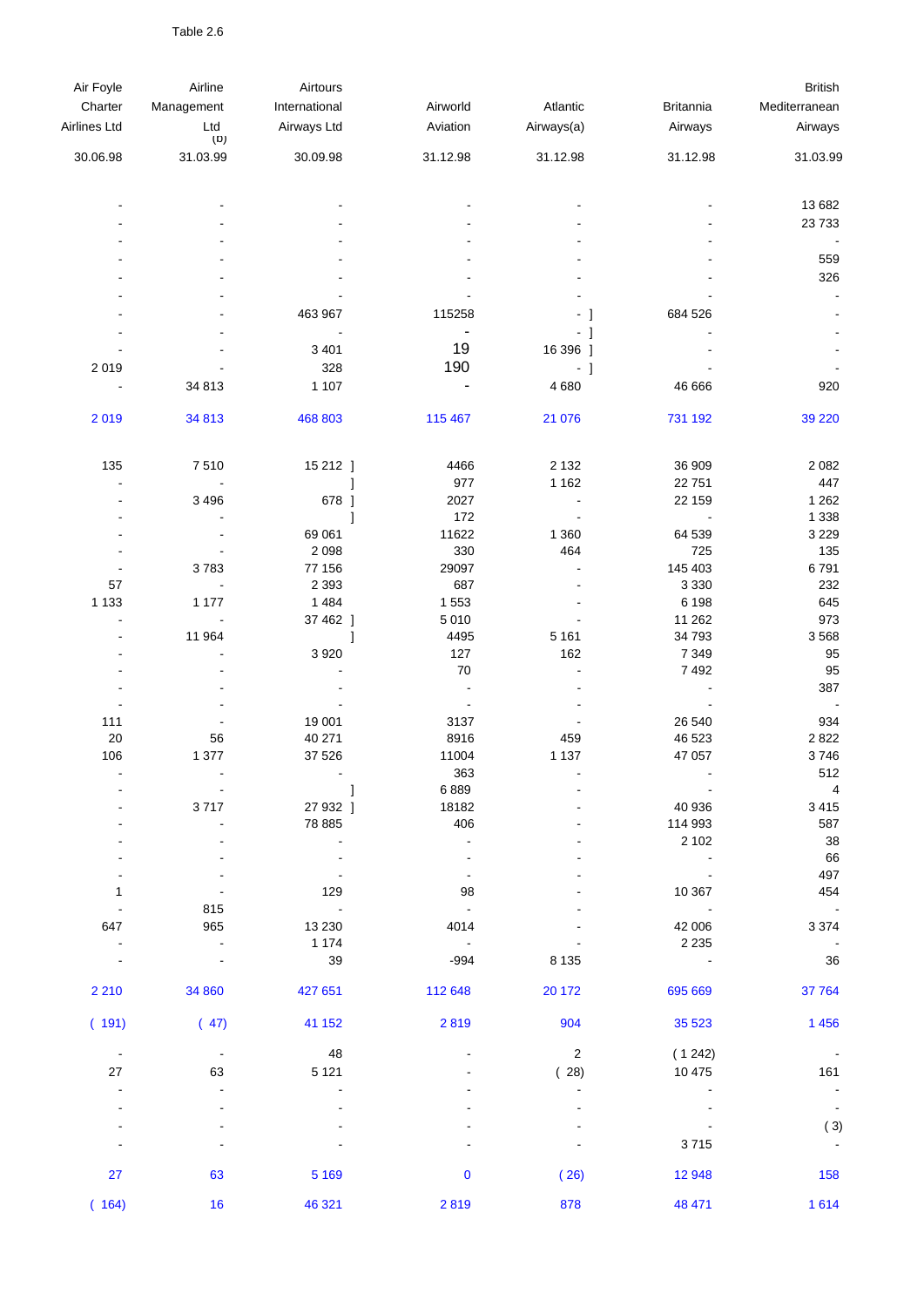## MAJOR UNITED KINGDOM AIRLINES **Table 2.6** cont

INDIVIDUAL AIRLINE PROFIT AND LOSS ACCOUNT 1998

(\$000)

| $1$ ably 2.0 corre |
|--------------------|
|                    |
|                    |
|                    |
|                    |
|                    |

|                                                        |                             | <b>British</b>     | <b>British</b> | <b>British</b> |
|--------------------------------------------------------|-----------------------------|--------------------|----------------|----------------|
|                                                        |                             | Midland            | Regional       | World          |
|                                                        |                             | Airways            | Airlines       | Airlines       |
|                                                        | <b>Financial Year Ended</b> | 31.12.98           | 31.12.98       | 31.12.98       |
| <b>REVENUES</b>                                        |                             |                    |                |                |
| 1 Scheduled Passenger (a) First Class                  |                             |                    |                |                |
| (b) Normal Economy                                     |                             | 481 329 1          | 146 088        |                |
| (c) Other Scheduled Service Pax                        |                             |                    | 322            |                |
| 2 Scheduled Excess Baggage                             |                             |                    |                |                |
| 3 Scheduled Freight and Diplomatic bags                |                             | 8 2 6 4            | 879            |                |
| 4 Scheduled and Non-scheduled Mail                     |                             |                    |                | 49             |
| 5 Non-scheduled flights (a) Inclusive Tours            |                             | 24 375             | 1941 1         | 3836           |
| (b) ABC other than part charter                        |                             |                    | - 1            |                |
| (c) Cargo                                              |                             |                    |                |                |
| (d) Other                                              |                             |                    |                | 22 810         |
| 6 Incidental Revenue                                   |                             | 37 643             | 5 0 0 1        | 129            |
| <b>7 Total Operating Revenues</b>                      |                             | 551 611            | 154 231        | 26 8 24        |
| <b>EXPENSES</b>                                        |                             |                    |                |                |
| 8 Flight crew salaries                                 |                             | 24 339             | 10 298         | 2 792          |
| 9 Flight crew allowances and expenses                  |                             | 2 6 0 8            | 757            | 317            |
| 10 Cabin crew salaries (including training)            |                             | 13 400             | 2 9 6 9        | 1 107          |
| 11 Cabin crew allowances and expenses                  |                             | 5 6 9 8            |                | 126            |
| 12 Aircraft fuel and oil                               |                             | 30 438             | 7 501          | 1 2 4 8        |
| 13 Flight equipment insurance and uninsured losses     |                             | 1 1 0 2            | 452            | 462            |
| 14 Rental of flight equipment                          |                             | 67 297             | 21 403         | 93             |
| 15 Flight crew training (when not amortised)           |                             | 3857               | 1 5 3 8        | 468            |
| 16 Flight crew expenses other than items 8-15          |                             | 799<br>28 380      | 14 901<br>420  | 3 0 6 8        |
| 17 Maintenance and overhaul (a) Fixed<br>(b) Variable  |                             | 12 882             | 14748          | 5 812          |
| 18 Depreciation of aircraft fleet (including spares)   |                             | 7790               | 1 506          | 20             |
| 19 Depreciation of ground property and equipment       |                             | 7932               | 129            | 77             |
| 20 Amortisation of development and pre-operating costs |                             | (1617)             |                |                |
| 21 Flight crew training (when amortised)               |                             |                    |                |                |
| 22 Landing and departure fees                          |                             | 32 552             | 7 2 5 7        | 863            |
| 23 En-route and other Navigation service charges       |                             | 22 441             | 6585           | 732            |
| 24 Handling charges and parking fees                   |                             | 21 910             | 10 195         | 1520           |
| 25 Station costs                                       |                             | 74 771             |                |                |
| 26 Passenger services (a) Fixed                        |                             | 6944               |                | $\blacksquare$ |
| (b) Variable                                           |                             | 25 165             | 8 0 9 0        | 567            |
| 27 Passenger embarkation fees                          |                             | 33 056             | 14 795         | 622            |
| 28 Passenger insurance<br>29 Sales                     |                             | 2 3 6 4<br>8 3 1 2 | 37<br>380      |                |
| <b>30 Reservations</b>                                 |                             | 17 344             | 3534           |                |
| 31 Advertising and promotion                           |                             | 17 021             | 1 506          | 67             |
| 32 Commission                                          |                             | 42 603             | 10 125         | 23             |
| 33 General and administrative                          |                             | 24 049             | 10 554         | 3702           |
| 34 Specific cargo costs                                |                             | 4883               | 18             |                |
| 35 Other operating expenses                            |                             | 2 640              |                |                |
| <b>36 Total Operating Expenses</b>                     |                             | 540 960            | 149 698        | 23 686         |
| 37 Operating Profit (or Loss)                          |                             | 10 651             | 4 5 3 3        | 3 1 3 8        |
| 38 Profit or Loss on disposal of fixed assets          |                             | 2 4 6 6            | (21)           | 9              |
| 39 Interest payable less receivable (Net)              |                             | (1717)             | (690)          | (1453)         |
| 40 Direct subsidies from public funds                  |                             |                    |                |                |
| 41 Other payments from public funds                    |                             |                    |                |                |
| 42 Dividends receivable                                |                             |                    |                |                |
| 43 Other non- operating items                          |                             | (1265)             | (6800)         | (93)           |
| 44 Non-Operating Items (Net)                           |                             | (516)              | (7511)         | (1537)         |
| 45 Profit or Loss (- ) before Taxation                 |                             | 10 135             | (2978)         | 1 601          |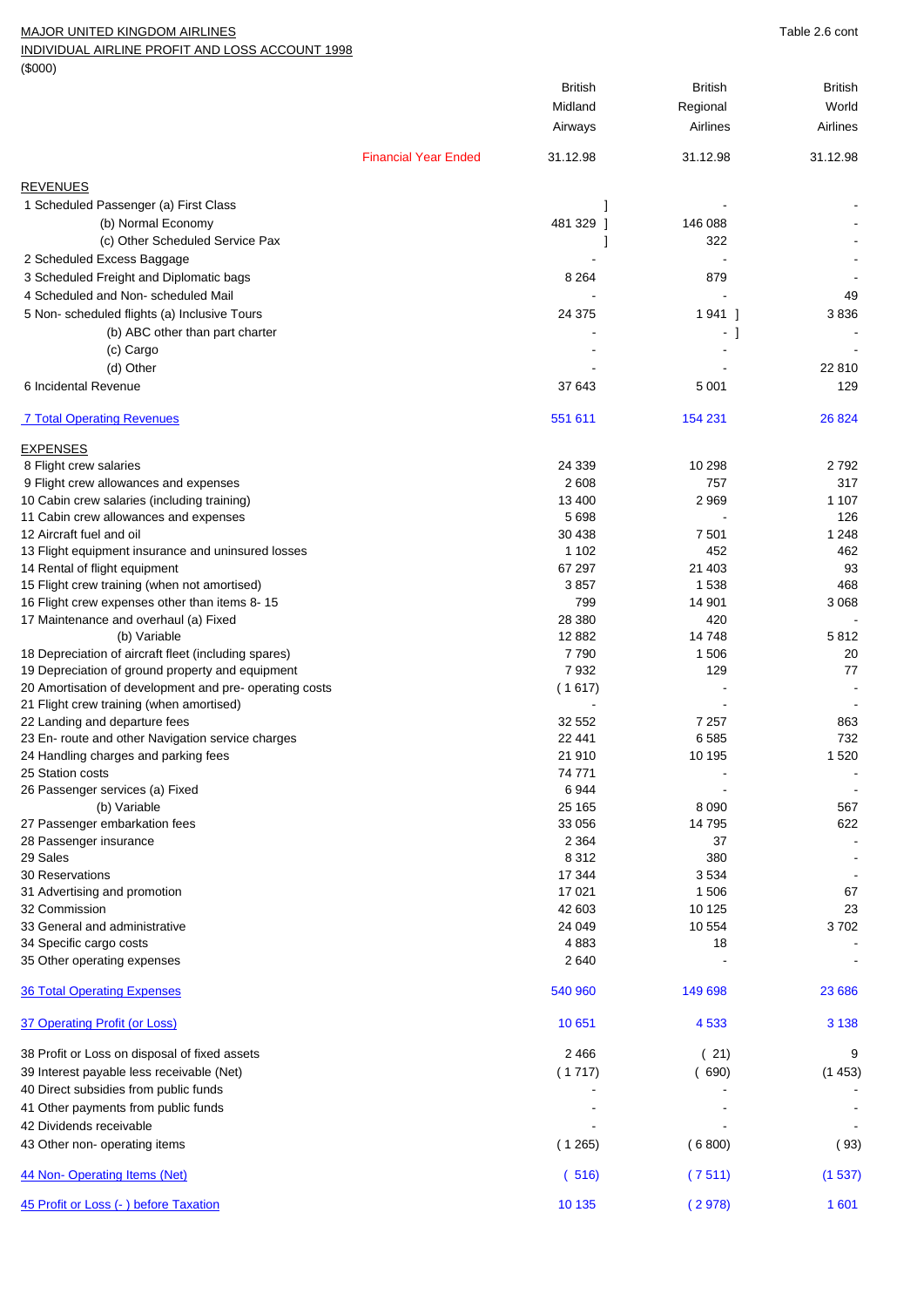## Table 2.6 cont

| Brymon                |                   | Channel         | City Flyer           | Debonair           | EasyJet          | Emerald                  |                       |
|-----------------------|-------------------|-----------------|----------------------|--------------------|------------------|--------------------------|-----------------------|
| Airways               | Caledonian        | Express         | Express              | Airways            | Airline          | Airways                  | European              |
| Limited               | Airways           | Air Services    | Limited              | Limited            | Company Ltd      | Limited                  | Air Charter           |
| 31.03.99              | 31.12.98          | 31.03.99        | 31.03.99             | 31.03.99           | 30.09.98         | 31.08.98                 | 31.12.98              |
|                       |                   |                 |                      |                    |                  |                          |                       |
|                       |                   |                 | 1                    |                    |                  |                          |                       |
| 74 145                |                   |                 | 111 724 ]            | 32 122             | 76 724           | 2 4 2 6                  |                       |
|                       |                   |                 | 1<br>82              |                    | 144              |                          |                       |
| 27                    |                   |                 | 263                  |                    |                  | 9777                     |                       |
|                       |                   | 889             |                      |                    |                  |                          |                       |
| $\sim$                | 224 053           |                 |                      |                    |                  |                          |                       |
| 963                   |                   |                 |                      |                    |                  |                          |                       |
|                       | 404               | 46 467          |                      |                    |                  | 1 607                    |                       |
| 3832                  | 2 0 3 5           |                 | 2 1 6 1              | 13 4 40            |                  |                          | 25 542                |
| 161                   | 9751              | 879             | 3 2 4 7              | 62                 | 132              | 831                      | 312                   |
| 79 128                | 236 243           | 48 235          | 117 477              | 45 624             | 77 000           | 14 641                   | 25 8 54               |
| 4 9 3 5               | 5 3 4 3           | 4 9 7 1         | 5 5 5 5              | 3558               | 4 0 1 7          | 1735                     | 2 4 9 1               |
| 329                   | 2 2 2 9           | 2 3 0 7         | 472                  | $\blacksquare$     |                  | 239                      | 406                   |
| 1 4 5 1               | 10 089            | $\blacksquare$  | 2 3 5 2              | 1 2 9 3            | 1935             | 137                      | 823                   |
| 287                   | 5 2 0 2           |                 | 640                  | 981                | 268              |                          | 609                   |
| 2 9 9 2               | 34 835            | 2767            | 4764                 | 4 3 7 4            | 6 3 6 2          | 1 1 7 8                  | 1706                  |
| 143                   | 1 0 8 2           | 738             | 272                  | 355                |                  | 285                      | 300                   |
| 9972                  | 31 361            | 6459            | 14739                | 11 859             | 14 574           | 254                      | 1920                  |
| 423                   | 871               | 607             | 1 1 3 1              | 542                | 1 5 0 2          | 12<br>$\blacksquare$     | 133                   |
| 812<br>$\blacksquare$ | $\blacksquare$    | 3942<br>4 2 6 1 | 9 3 6 0<br>4 5 8 7 ] | 1 4 1 8<br>1 1 9 5 | 4<br>8 0 3 4     | 1 1 5 9                  | 167<br>$\blacksquare$ |
| 9942                  | 5873              | 9650            | $9121$ ]             | 8 0 9 1            | 2 4 6 1          | 2 3 4 6                  | 6 1 7 8               |
| 961                   | 2 1 9 0           |                 | 474                  | 1 1 3 8            |                  | 329                      | 376                   |
| 170                   | 225               | 365             | 375                  | 197                | 439              | 115                      | 128                   |
|                       |                   |                 | 12                   |                    |                  |                          |                       |
|                       | 849               |                 | 313                  |                    |                  |                          |                       |
| 4 4 8 1               | 7 3 2 2           | 1717            | 4928                 | 1589               | 2 1 3 8          | 1 5 3 8                  | 899                   |
| 3818                  | 16816             |                 | 6408                 | 3685               | 7 0 24           | 744                      | 1 0 2 6               |
| 5730<br>815           | 22 859<br>340     | 1641<br>1 2 1 1 | 10 293<br>322        | 5 1 0 6<br>277     | 5581<br>214      | 479<br>214               | 2 1 7 9               |
|                       |                   |                 |                      | 32                 |                  |                          |                       |
| 4 4 2 7               | 14 848            |                 | 4 9 9 6              | 1 4 3 2            | 8                | 40                       | 784                   |
| 6 3 0 1               | 667               |                 | 4 9 4 1              | 842                | 7842             | 670                      |                       |
| 84                    |                   |                 | 47                   | $\sim 100$         | 627              |                          |                       |
| 709                   |                   | 327             | 381                  | 292                | 3 1 2 9          | $\overline{\phantom{a}}$ |                       |
| 1 2 1 2               |                   | $\sim$          | 3 4 9 4              | 1 3 8 8            | 147              | 93                       |                       |
| 574<br>5 4 4 3        | 324<br>$\sim 100$ | 94<br>145       | 642<br>17 526        | 2724<br>2854       | 4836<br>256      | 55                       | 89                    |
| 6417                  | 69 843            | 2805            | 2818                 | 3079               | 3014             | $\sim$ $\sim$<br>1895    | 2959                  |
| $\sim$ $-$            | 276               | $\blacksquare$  |                      |                    | $\sim$ 100 $\pm$ | 422                      |                       |
| 136                   | $\sim$ 100 $\pm$  |                 |                      | (128)              | 1 0 2 7          | $\blacksquare$           |                       |
| 72 564                | 233 444           | 44 007          | 110 963              | 58 173             | 75 439           | 13 9 39                  | 23 173                |
| 6 5 6 4               | 2 7 9 9           | 4 2 2 8         | 6514                 | (12549)            | 1 5 6 1          | 702                      | 2681                  |
| 66                    |                   | 105             |                      | (3)                | (95)             | 20                       |                       |
| 1 0 1 8               | 202               | 200             | 300                  | 82                 | 853              | (60)                     | 24                    |
|                       |                   |                 |                      |                    |                  |                          |                       |
|                       |                   |                 |                      |                    |                  |                          |                       |
|                       |                   |                 |                      |                    |                  |                          |                       |
|                       |                   |                 |                      |                    |                  |                          | (500)                 |
| 1 0 8 4               | 202               | 305             | 300                  | 79                 | 758              | (40)                     | (476)                 |
| 7648                  | 3 0 0 1           | 4 5 3 3         | 6814                 | (12470)            | 2 3 1 9          | 662                      | 2 2 0 5               |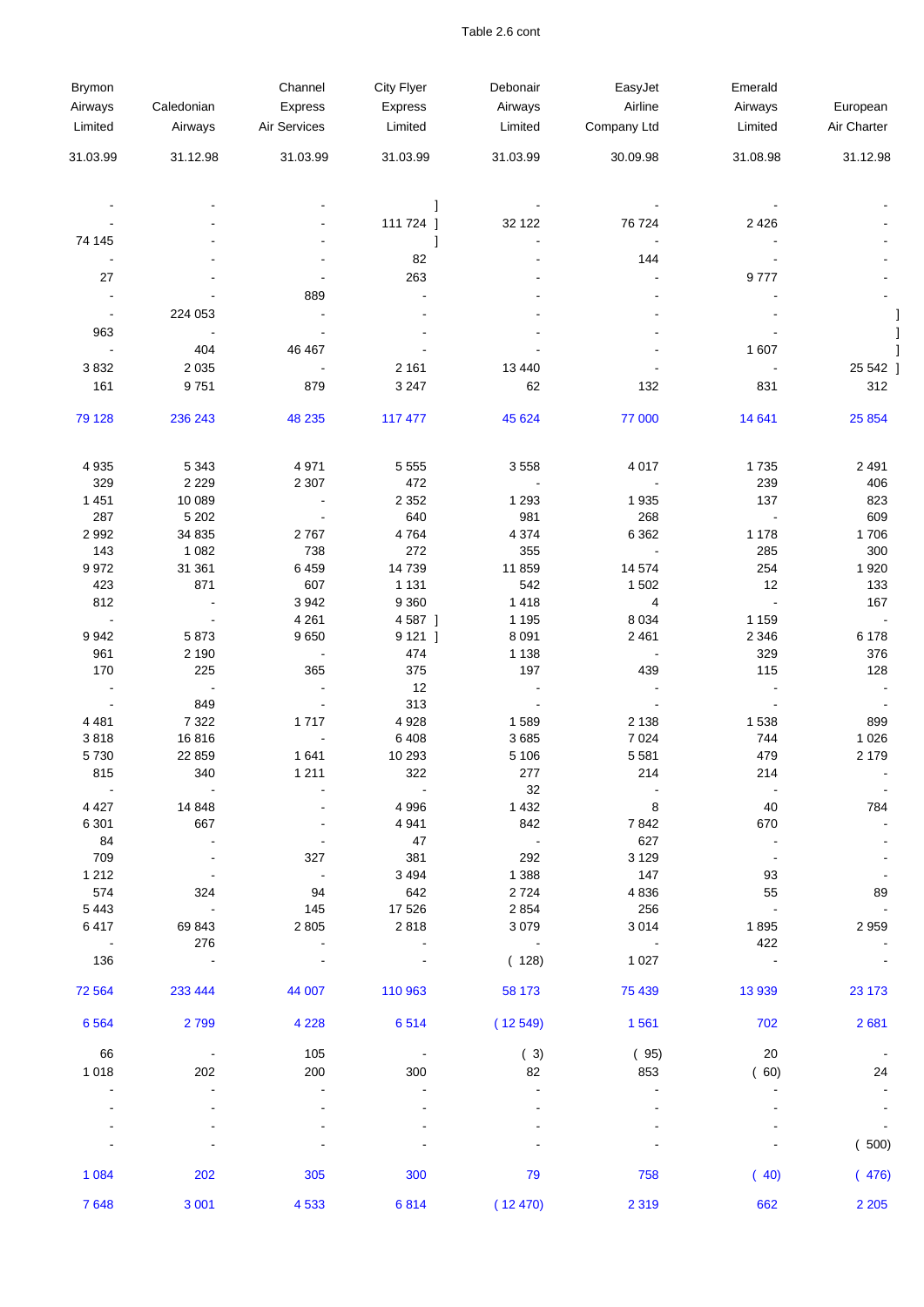## MAJOR UNITED KINGDOM AIRLINES

INDIVIDUAL AIRLINE PROFIT AND LOSS ACCOUNT 1998

(\$000)

| (4000)                                                  |                             |                |           |           |
|---------------------------------------------------------|-----------------------------|----------------|-----------|-----------|
|                                                         |                             | Flying         |           | Heavylift |
|                                                         |                             | Colours        | GB        | Cargo     |
|                                                         |                             | Airline        | Airways   | Airlines  |
|                                                         | <b>Financial Year Ended</b> | 31.12.98       | 31.03.99  | 31.12.98  |
| <b>REVENUES</b>                                         |                             |                |           |           |
| 1 Scheduled Passenger (a) First Class                   |                             |                |           |           |
| (b) Normal Economy                                      |                             |                | 109 533 1 |           |
|                                                         |                             |                |           |           |
| (c) Other Scheduled Service Pax                         |                             |                |           |           |
| 2 Scheduled Excess Baggage                              |                             |                | 424       |           |
| 3 Scheduled Freight and Diplomatic bags                 |                             |                | 2836      |           |
| 4 Scheduled and Non-scheduled Mail                      |                             |                | 357       |           |
| 5 Non-scheduled flights (a) Inclusive Tours             |                             |                |           |           |
| (b) ABC other than part charter                         |                             |                |           |           |
| (c) Cargo                                               |                             |                |           | 28 201    |
| (d) Other                                               |                             | 97 337         |           |           |
|                                                         |                             |                |           |           |
| 6 Incidental Revenue                                    |                             | 4879           | 2 2 3 3   | 3 1 6 9   |
| <b>7 Total Operating Revenues</b>                       |                             | 102 216        | 115 383   | 31 370    |
| <b>EXPENSES</b>                                         |                             |                |           |           |
| 8 Flight crew salaries                                  |                             | 4 608          | 4736      | 2 1 4 2   |
| 9 Flight crew allowances and expenses                   |                             | 292            | 552       | 712       |
| 10 Cabin crew salaries (including training)             |                             | 2 4 8 7        | 2639      |           |
| 11 Cabin crew allowances and expenses                   |                             | 741            | 578       |           |
| 12 Aircraft fuel and oil                                |                             | 11 449         | 6966      | 2676      |
|                                                         |                             | 586            |           | 364       |
| 13 Flight equipment insurance and uninsured losses      |                             |                |           |           |
| 14 Rental of flight equipment                           |                             | 19 089         | 11880     | 5972      |
| 15 Flight crew training (when not amortised)            |                             | 343            | 408       | 210       |
| 16 Flight crew expenses other than items 8-15           |                             | 3 0 0 4        | 12        | 1567      |
| 17 Maintenance and overhaul (a) Fixed                   |                             | 3 1 5 8        | 757       |           |
| (b) Variable                                            |                             | 5912           | 8821      | 7964      |
| 18 Depreciation of aircraft fleet (including spares)    |                             |                | 2 4 0 5   |           |
| 19 Depreciation of ground property and equipment        |                             |                | 422       | 11        |
| 20 Amortisation of development and pre- operating costs |                             |                |           | 105       |
| 21 Flight crew training (when amortised)                |                             |                |           |           |
| 22 Landing and departure fees                           |                             | 3858           | 3445      | 1 0 2 3   |
| 23 En- route and other Navigation service charges       |                             | 9807           | 7 0 5 6   | 1 3 9 7   |
| 24 Handling charges and parking fees                    |                             | 8 0 8 7        | 10 310    | 852       |
| 25 Station costs                                        |                             |                | 2 0 6 2   |           |
| 26 Passenger services (a) Fixed                         |                             | 44             |           |           |
| (b) Variable                                            |                             | 5 3 2 3        | 6 2 1 1   |           |
| 27 Passenger embarkation fees                           |                             |                | 2 3 4 1   |           |
| 28 Passenger insurance                                  |                             | 728            | 353       |           |
| 29 Sales                                                |                             |                | 1 1 9 4   |           |
|                                                         |                             |                |           |           |
| <b>30 Reservations</b>                                  |                             |                | 2 3 3 1   |           |
| 31 Advertising and promotion                            |                             | 41             | 267       |           |
| 32 Commission                                           |                             |                | 9 2 8 4   |           |
| 33 General and administrative                           |                             | 7468           | 6514      | 3893      |
| 34 Specific cargo costs                                 |                             |                | 1 0 0 3   | 500       |
| 35 Other operating expenses                             |                             |                |           | 21        |
| <b>36 Total Operating Expenses</b>                      |                             | 87 025         | 92 547    | 29 409    |
| 37 Operating Profit (or Loss)                           |                             | 15 191         | 22 8 36   | 1961      |
| 38 Profit or Loss on disposal of fixed assets           |                             |                | (8)       |           |
|                                                         |                             |                |           |           |
| 39 Interest payable less receivable (Net)               |                             | 2              | (260)     | 359       |
| 40 Direct subsidies from public funds                   |                             |                |           |           |
| 41 Other payments from public funds                     |                             |                |           |           |
| 42 Dividends receivable                                 |                             |                |           |           |
| 43 Other non- operating items                           |                             |                |           |           |
| 44 Non-Operating Items (Net)                            |                             | $\overline{2}$ | (268)     | 359       |
| 45 Profit or Loss (- ) before Taxation                  |                             | 15 193         | 22 5 68   | 2 3 2 0   |
|                                                         |                             |                |           |           |